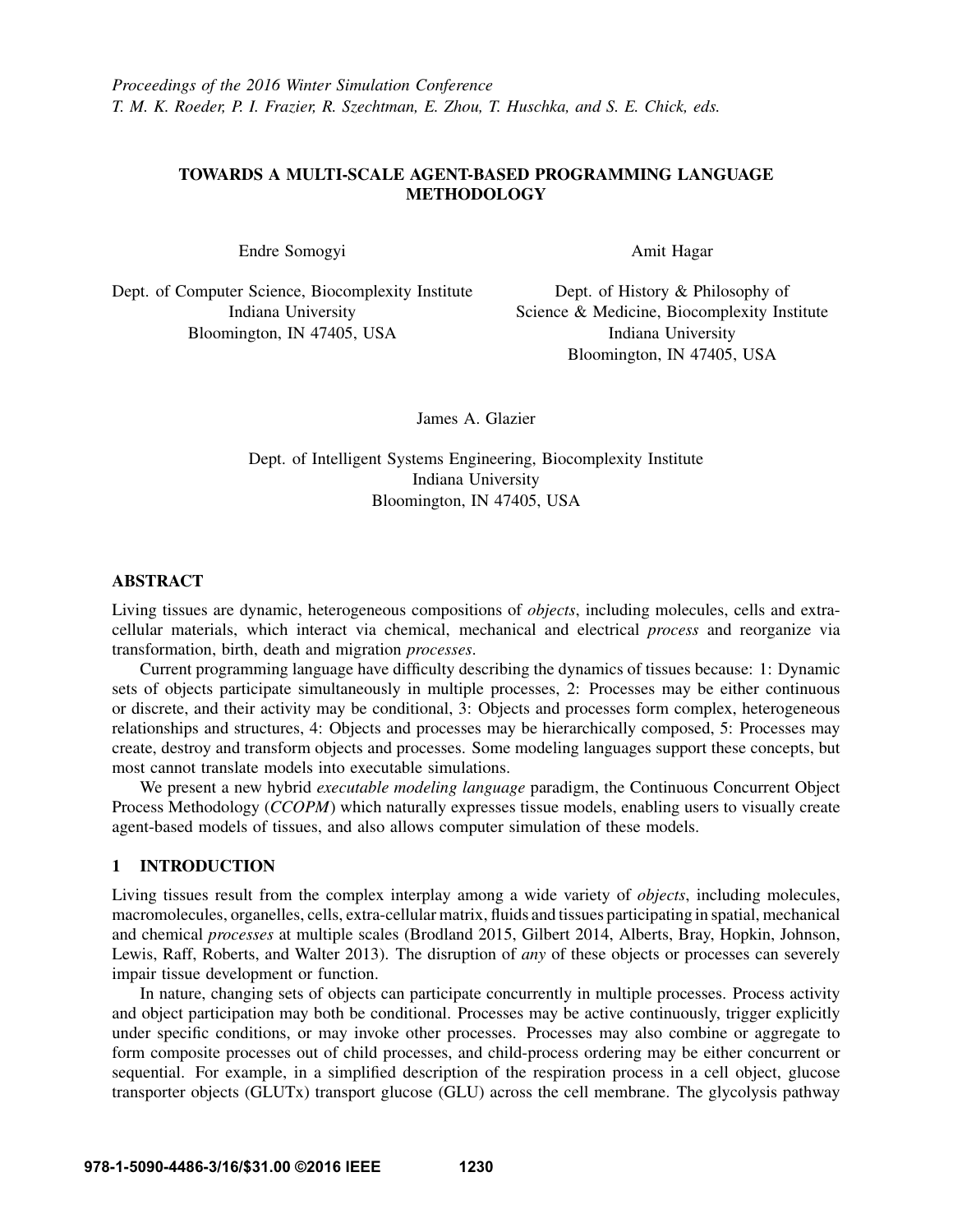consumes GLU, producing a pair of high energy ATP molecules. The GLUTx also consumes ATP to function. The transport process moves GLU into the cell at the same time that the glycolysis process consumes it. As another example, multiple sub-processes compose the complex continuous process of cell growth, whose net effect is to consume extra-cellular chemical objects, increase the volume of the cell object and produce waste product objects. Mitosis is a complex discrete process in which the cell object prepares for and completes cell division. Specific conditions trigger mitosis and the mitosis process transforms the parent cell and creates a new daughter cell. Cell adhesion is a continuous process which causes cells to adhere to cells of specific cell types under specific circumstances.

The ensemble of biological objects and processes in a tissue form a biological description, or *biological model*. Our terms – "consumes", "produces", "rate" – suggest that we can naturally describe many biological processes using equations which specify variables (*properties*) representing the *states* of biological objects, the relationships between variables and how variables change over time. For example, a rate equation can describe the flux of a chemical compound through a cell membrane. Reaction-kinetic equations can describe reacting chemical compounds. Force equations can describe adhesion or movement processes. Algorithmic descriptions are more natural for other kinds of processes. For example, condition rules can trigger a mitosis process. The sequential invocation of a series of sub-processes to replicate DNA, separate DNA, and divide the parent cell into two cells, can model biological mitosis. Both mathematical and algorithmic descriptions may be appropriate for different kinds of processes. A biological model plus mathematical or algorithmic descriptions of all processes in the model forms a *quantitative model*.

Established compiler design techniques can readily convert algorithmic processes into executable code. However, in order to translate a set of a mathematical process descriptions into an executable simulation, a compiler must analyze the equations comprising the mathematical processes and determine how to solve for their state variables. Mathematical descriptions do not directly determine their solution algorithms, so many different solution algorithms may correspond to the same mathematical description (Fisher and Henzinger 2007).



Figure 1: Objects and Processes: following the SBGN standard, objects are circles and processes are squares. a) Types of process relationship: a.1) a process creates an object, a.2) a process destroys an object, a.3) a process destroys an object of type *A* and creates an object of type *A'*, a.4) application of a continuous transformation process with a participating object, the process modifies a property of the object, a.5) information flow from a participating object to a process, an object of type *C* modifies a process which destroys an object and creates an object. b) Multiple applications of processes 1 and 2 with three participating instances of objects of type *A*. Process 2 uses information from participating object  $B_1$  to influence how it changes the participating *A* object instances. Process 3 is a conditional process, only active when  $A.x > 5$ . c) A conditional adhesion process with two participating objects initially in close proximity. The adhesion process is only active when the distance between its two participating objects is less than 1. At a later time, the objects have moved apart, and the adhesion process is no longer active.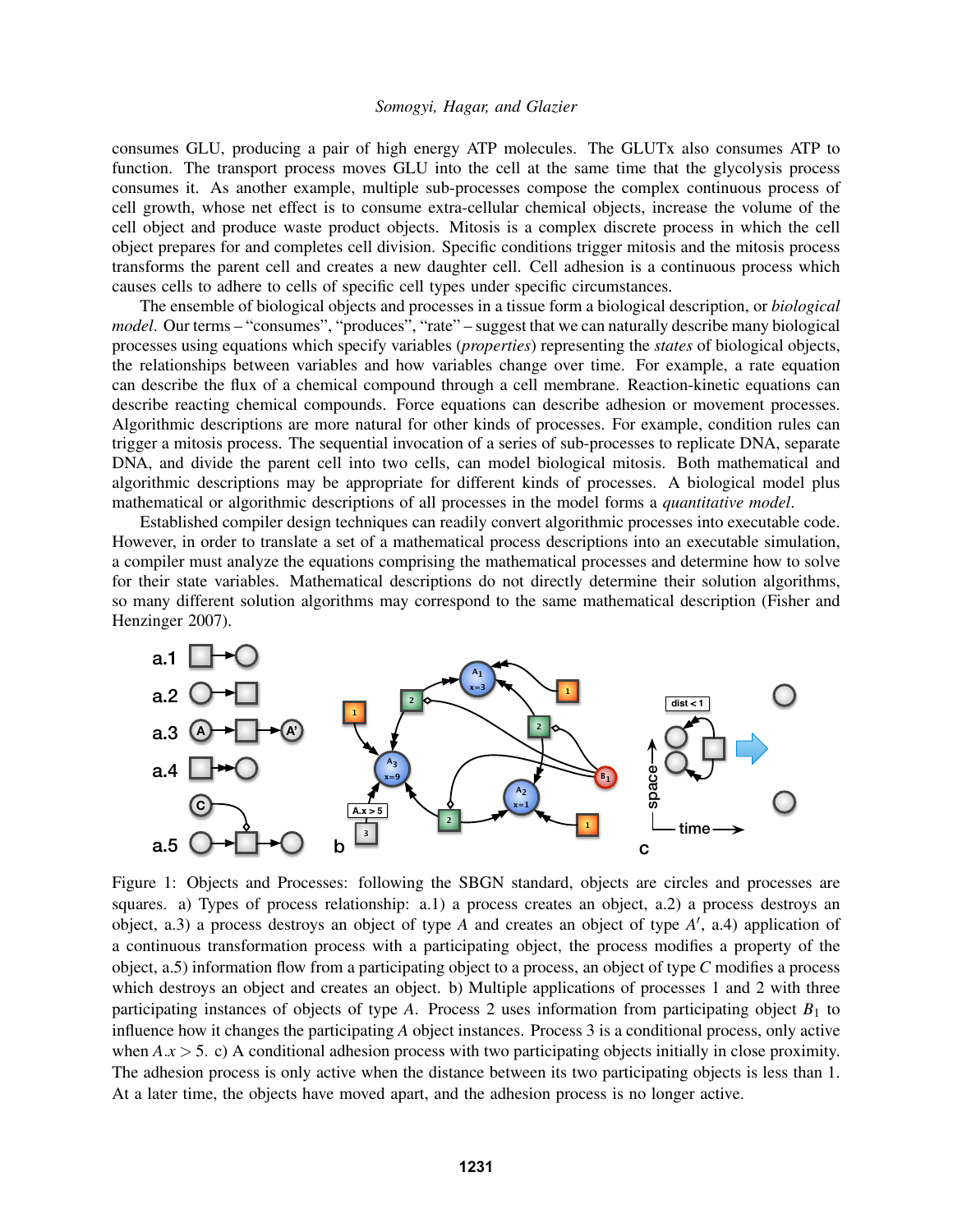Agent-based physical simulations of tissues enable researchers to better understand how tissue organization and function arise out of the constituent objects and processes, which occur across a range of length and time scales. Building such models requires creating and assembling many object and process components [REF]. For decades, engineers have used Computer Aided Engineering (*CAE*) simulations to facilitate design, development and testing of complex products. CAE programs allow engineers to construct virtual representations (*models*) of proposed component objects, assemble them into composite device objects, and simulate their processes and resulting behaviors in virtual experiments to evaluate their performance, reliability and failure modes. Virtual experiments allow engineers to test a much wider range of possible component and device object designs under a much wider range of conditions than would be practical if they realized each component object, device object and test condition.

Certain areas in the life sciences have successfully used CAE techniques, such as molecular dynamics and reaction kinetics models in computational drug design, finite element models in prosthetics design and virtual-surgery training. Life science practitioners in these fields use specialized CAE tools in much the same way engineers use packages like SolidWorks. First, they build a model out of mainly pre-existing component objects using a visual model development environment. They then compile and link the model with a simulation engine, define its parameters and initial and boundary conditions, and finally execute it. (Fisher and Henzinger 2007).

Common engineered objects such as hydraulics, electronics, suspensions, airframes, and control systems have simpler model definitions than tissues. The number of objects, their identity, and their connectivity – which objects participate in a specific application of a given process – typically remain fixed for the duration of the simulation. For example, in simulations of automotive suspensions or electronic circuits, the set of model objects remains fixed. Models do not dynamically add or remove wheels in a vehicle's suspension nor do they add or remove circuit elements in an electronic circuit. While engineering simulations of vehicle suspensions, artificial heart valves, and bone replacements include processes which deform component objects, they tend not to involve structural reorganization of objects. Tissue processes, on the other hand, continuously create, destroy, move and re-arrange, reshape and change the identity of objects.

## 2 REQUIREMENTS

Researchers frequently need to write computer *programs* to *model* or simulate a real-world system. A programmer creates a mental model of the system and writes *source code* in a *programming language* to implement that model. Both humans and computers understand computer programming languages, enabling programmers to direct the computer to carry out a calculation or task. *Modeling*, on the other hand, is the *formalization* of hypotheses concerning a real-world system. A model embodies understanding of that system. A *modeling language* specifically helps formalize a modeler's conceptualization and understanding of a real-world system. Model definition has significant value, because it provides a framework to capture and formalize domain knowledge. A model's components and sub-models form a repository, which supports capture, storage, searching and extraction of domain knowledge.

Computer programming often requires modeling, but programmers rarely formalize the modeling component of program development and most programming languages do not support modeling intrinsically, because they lack tools to capture and represent meaning. On the other hand, many modeling languages do not produce executable programs, because they do not contain sufficient procedural detail to specify an unambiguous sequence of instructions.

An *executable modeling language* both allows representation of the understanding of a system as a model *and* contains sufficient information to allow conversion of the model into executable instructions.

An executable modeling language must be able to: a) define model *components* (objects and processes), b) assemble components to form composite components and models, and c) compile models into *executable models* which a computer can simulate.

To enable general-purpose object-oriented programming languages to support executable modeling of the complex and varied objects and processes in living tissues, the Continuous Concurrent Object Process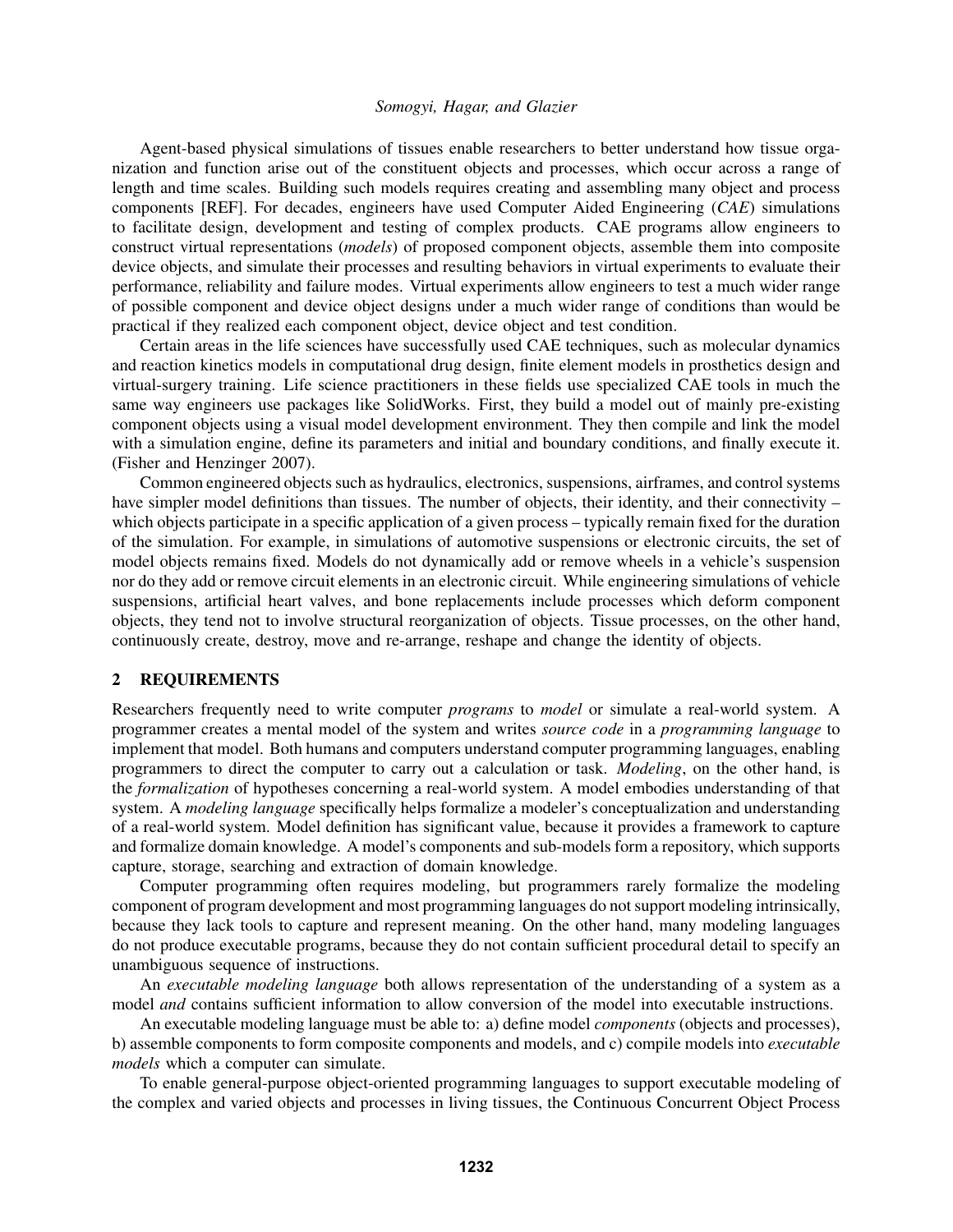Methodology (*CCOPM*) adds support for the knowledge representation and capture aspects of modeling. In addition, while most programming languages can define data structures (corresponding to simple model objects) and functions that manipulate these data structures (corresponding to simple model processes), the CCOPM adds intrinsic support for the many object and process types not present as primitives in general-purpose languages.

### 2.1 Expressive Capacity

A domain-specific modeling language should express concepts in the problem domain in a form natural and intuitive to domain experts. Tissue physiology includes a number of complex concepts not common in engineering, which present challenges for programming language design.

A modeling language must determine how to categorize modeled components. Unfortunately, terms frequently have different meanings in different disciplines. Biology uses the term *type* fluidly. The term *genotype* refers to inheritable information, specifically an organism's set of genes. Genotype can refer to the entire genome, or to specific variants of specific genes (*alleles*). A *phenotype* is a category for which a set of actual observed properties or characteristics, such as morphology, development, or behavior, define membership. Phenotypes definitions are non-exclusive and ambiguous, and objects often interpolate between or simultaneously participate in multiple phenotypes. We often ask the degree to which a cell corresponds to a particular phenotype, for example, cells frequently and gradually transition between mesenchymal and epithelial phenotypes. In our discussion, we abbreviate *phenotype* to *type* except when we need to distinguish genotype from phenotype.

The *type* of an object in a programming language must be unambiguous, since the type assigns *meaning* to a block of memory. A type formally defines the layout of a memory block and the types of data it stores. *Typed* programming languages associate a type definition with every named language construct (object, processes, functions, variables, expressions, etc.). A *type system* is a collection of rules that define the set of object types which can participate in a given process.

Most programming languages lack a concept corresponding to phenotype. A programming language cannot, in general, look at a memory block and determine the type of object it contains by analyzing its contents. A phenotype, on the other hand, is a list of conditions that determine how to categorize an object from the object's properties. However *both* programming languages and biology have type systems. Indeed, biological modeling is the creation of a type system for a specific situation –collecting and defining a set of rules which specify which types of objects participate in which types of processes.

CCOPM extends the programming language concept of type with a rule-based definition of type. The type definition needs to be fuzzy so that we can ask how much an object instance participates in a type. Current programming languages support only Boolean type inquiries, in the CCOPM inquiring if an object is of a specified type returns a real value between 0 and 1.

In tissues, dynamic sets of objects participate simultaneously in multiple processes. The CCOPM must therefore be able to execute *efficiently* many processes concurrently. The number of active processes may range from hundreds for the simple simulations, to many millions, more than the number of processors in most computers. The CCOPM compiler and run time must handle concurrency in continuous and discrete processes differently. Mathematical equations define continuous processes. The CCOPM compiler must convert these relations into numerically-solvable differential equations and invoke numerical solvers to evaluate the time evolution of their continuous state variables. Discrete processes resemble messages in actor-oriented programming languages 3, with the CCOPM runtime creating a *thread pool*, storing pending discrete processes invocations in a queue, and dispatching them to available threads.

In biology, complex conditions determine the activity of continuous processes and the triggering of discrete processes. The CCOPM must be able to: a) express these conditions, and b) continuously monitor these conditions and appropriately activate, terminate or trigger processes. When a discrete process triggers, the CCOPM runtime must create a closure for the process (the set of variables available to the triggered process at the moment it triggers), then place the process and its associated closure into a priority queue.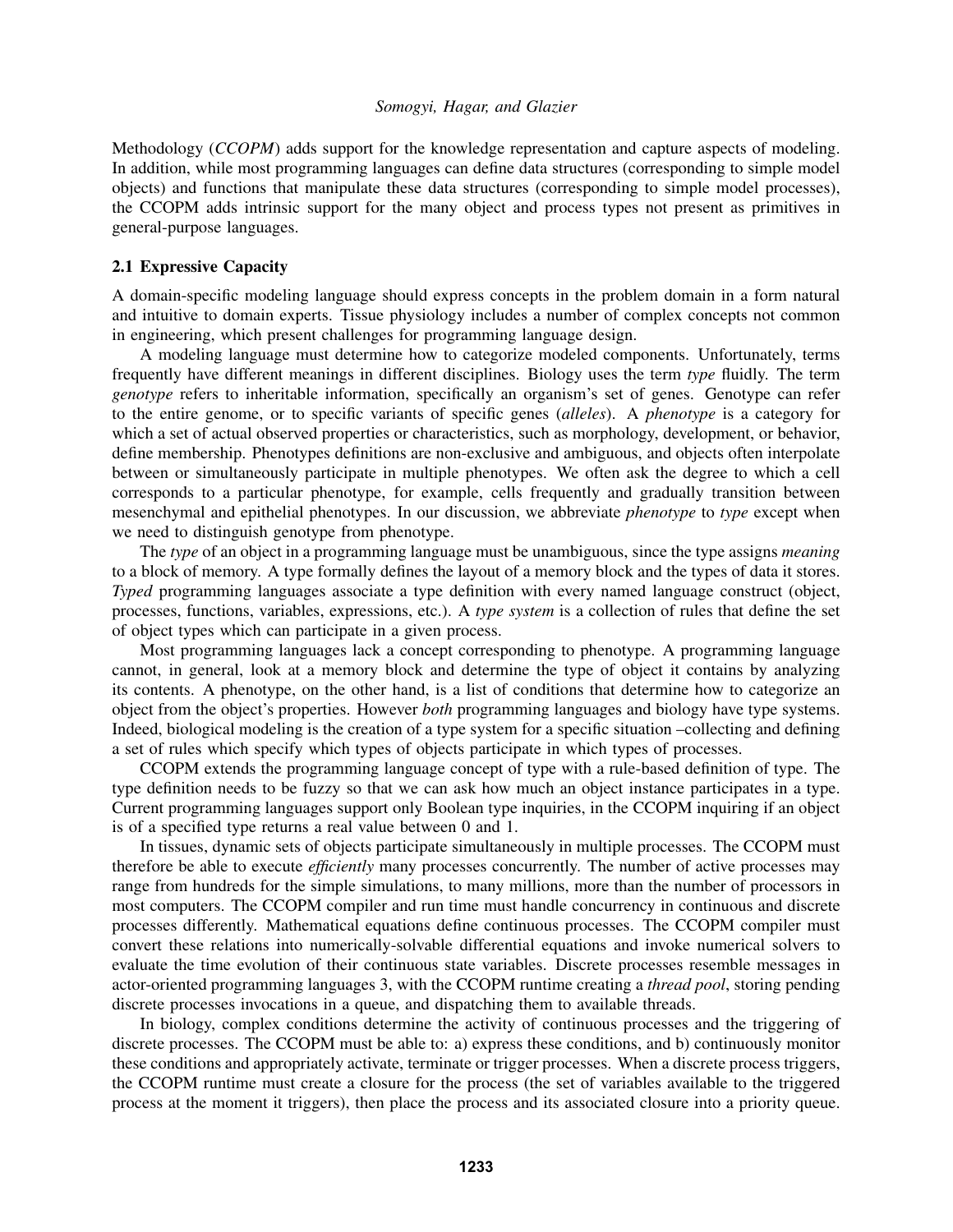The CCOPM must express complex, heterogeneous spatial relationships and structures. Many types of objects and processes exist in an explicit or implied containing space. Some types of objects may have spatial extent or shape, be volume excluding or contain other objects spatially. Volume exclusion and containment may be complex. CCOPM objects and processes must be composable – objects may contain other objects and process may contain other processes. Objects with spatial extent and spatial objects contained in other spatial objects require geometric transform to map their local coordinate systems to the containing spatial object's coordinates. All spatial objects reside within a top-level global coordinate system.

Biological tissues continually create, destroy and rearrange both objects and processes. The CCOPM must support creating and destroying both discrete objects such as cells and continuum objects such as chemical concentrations, fields and fluids. Objects frequently change type, e.g., through cell differentiation or chemical reactions. The CCOPM requires a type system for expressing and querying type information.

Biological objects always exist in an environment. The phenotype of a biological object changes with its environment. Since biological objects move through numerous local environments, the CCOPM must automatically provide the local environmental state to any processes in which an object participates. Equivalently, we could say that the local environment participates in all processes. Many programs organize objects in containment hierarchies, since the processes in which an object participates often need to obtain information from the objects containing that object. Gil and Lorenz (Gil and Lorenz 1996) have denoted the automatic provision of this information, *environmental acquisition*.

#### 2.2 Usability

The CCOPM should also be convenient to use, with a minimal learning curve, and present complex information in a comprehensive and readily understandable form. The CCOPM should also enable domain experts to create, view and edit models using familiar representations.

Diagrams are nearly always a first step in capturing knowledge. Textbooks and journal articles nearly always include diagrams and explanatory text. Diagrams both summarize mechanistic understanding of sets of observations and qualitatively and/or quantitaively present information. Unfortunately, while diagrams can be intuitive to humans, they lack semantic information intelligible to computers. For example diagrams extensively and ambiguously use the symbol  $\rightarrow$ . Depending on context,  $\rightarrow$  can mean influencing, moving towards, becoming, consuming or several of these meanings at once. Even humans require tacit, domainspecific knowledge to interpret (and misinterpret) diagrams. Diagrams in many domains are essentially free-form, with little standardization. While systems biology and object-process modeling have developed standard graphical notations such as the systems biology graphical notion (http://www.sbgn.org) and objectprocess methodology (Dori 2002), these standards are far from universal. Where practical, the CCOPM should follow existing standards of graphical notation.

#### 2.3 Model Composition

Complex objects in biology are almost always composites of smaller objects (whether organs, tissues, cells, organelles or molecules). Tissues modeling requires composition of sub-models into larger models, for example models of synapses may couple models of sub-cellular chemical reaction to models of extracellular diffusion (Greget, Pernot, Bouteiller, Ghaderi, Allam, Keller, Ambert, Legendre, Sarmis, Haeberle, Faupel, Bischoff, Berger, and Baudry 2011). Multi-cell models may couple models of models of intra- and extracellular dynamics to cell motion (Swat, Thomas, Belmonte, Shirinifard, Hmeljak, and Glazier 2012). Whole-cell models may couple Boolean network models of regulation to flux balance and chemical reactionkinetics models (Karr, Sanghvi, Macklin, Gutschow, Jacobs, Bolival Jr., Assad-Garcia, Glass, and Covert 2012).

Most developers of tissue simulations employ general-purpose programming languages to couple sub-models, which requires developer to learn numerous domain-specific languages *and* general purpose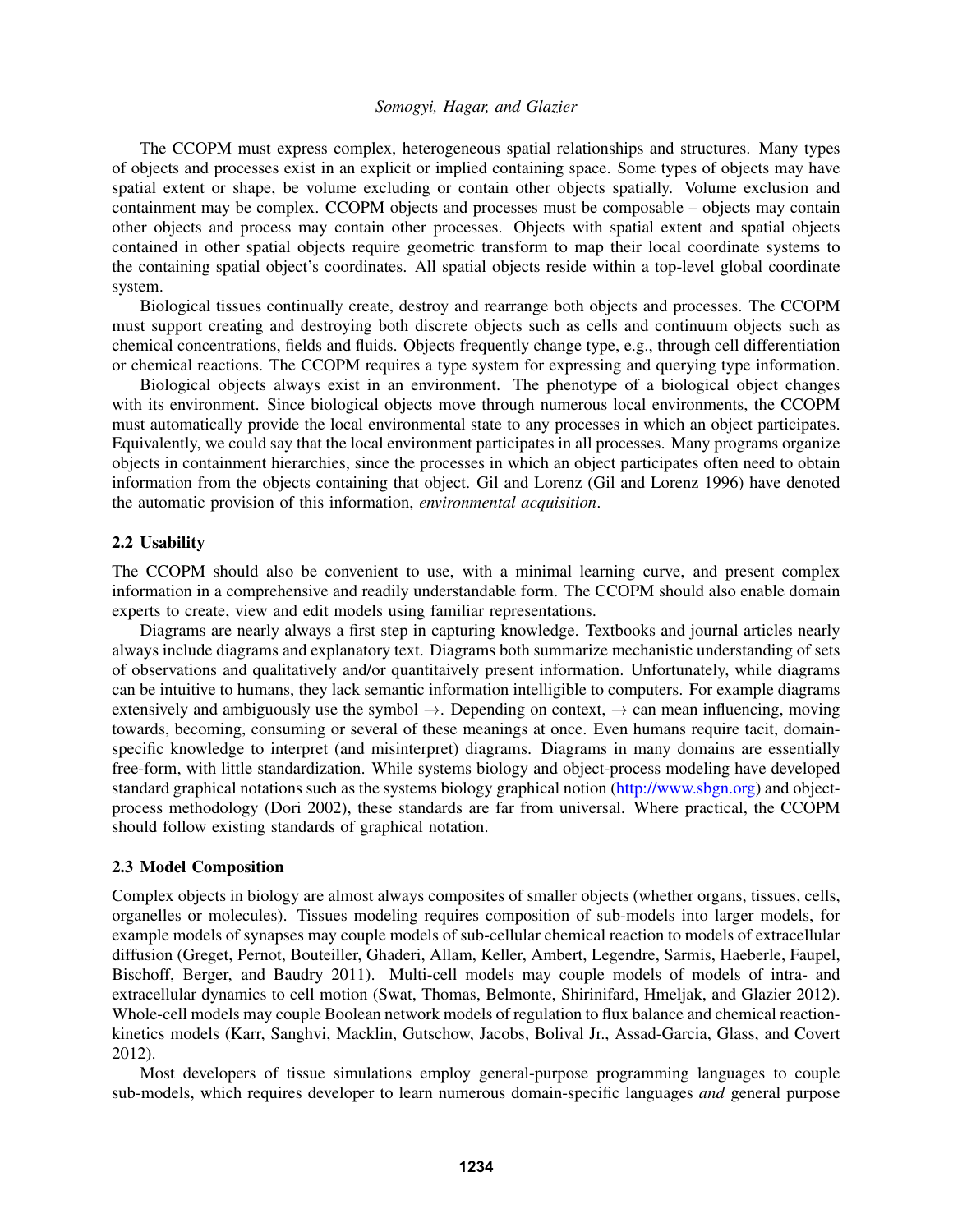programming languages *and* APIs for integrating appropriate numerical solvers. The resulting conglomerate models cannot readily be shared or exchanged, because general-purpose programming languages do not retain the original biological and mathematical knowledge used to create the model. Sharing generalpurpose language composite models is like taking a program written in a high-level programming language, compiling it for a specific processor architecture, distributing the binary, and expecting the user to decompile the binary and reverse-engineer the original source code. Interchange standards, like SBML for chemical networks, support sharing of select types of biological model sub-components, but no current language supports sharing tissue models or retains the biological knowledge embodied in these models. The CCOPM must provide natural tools that allow the simple composition of components and also the extraction of components from composite models.

#### 3 RELATED WORK

We explored the suitability of many programming language paradigms, including functional-, procedural-, object-, actor-, logic- and equation-oriented approaches for agent-based tissue modeling. No single approach meets the requirements discussed in § 2; though, each offers concepts which we incorporated into our methodology.

Alan Kay, a pioneer of object-oriented (*OO*) programing invoked cell-to-cell signaling to motivate the OO paradigm, "I thought of objects being like biological cells and/or individual computers on a network, only able to communicate with messages." (Kay 2003). OO languages define two categories: objects and messages, and objects communicate with one another via discrete messages. However, cell communication and biological processes like chemical reactions, diffusion and cell motion are continuous, and easier to describe using mathematical relations than messages.

Actor oriented (*AO*) languages such as Erlang and Scala (Karmani and Agha 2011) are similar to OO languages, except that each object (*actor*) runs concurrently and communicates with other actors via messages. Actors may send messages, create or destroy actors, and modify their own states in response to messages. Unlike most OO languages, AO languages automatically handle concurrency issues (threading, locking, etc.) saving developers a significant burden. The AO approach is closer to Alan Kay's concept of cell communication, with all communication via messages, and each actor (cell) only able to modify its own internal state. As in nature, AO objects and messages act asynchronously. AO are a natural implementation of biological discrete processes, but, as with OO languages, AO language messages do not naturally describe continuous processes.

Robin Milner (Milner 1982) devised process calculus (" $\pi$ -calculus") languages to help formalize models of communicating phenomena.  $\pi$ -calculi can visually represent and simulate biochemical reactions of molecules (Phillips and Cardelli 2007). π-calculus languages define computations as sequences of causally dependent events. E.g.  $\pi$ -calculus models of chemical reaction networks create "processes" to define the *existence* of molecules. Multiple copies of these processes run in parallel to simulate multiple molecules. Communication between processes models chemical reactions between molecules.  $3\pi$ -calculus (Cardelli and Gardner 2010) also includes an intrinsic notion of a containing space. All processes in  $3\pi$ -calculus exist in a three-dimensional spatial domain, with 3D transforms defining their locations relative their parent processes.  $\pi$ -calculus naturally describes discrete biological processes, but not continuous or spatially extended objects and processes.

Engineers employ equation-oriented (*EO*) (Morton 2003) languages, such as Modelica, LabVIEW or SBML, to model electrical circuits, drive trains, hydraulics, chemical reactions, etc.... EO languages specify relationships and dynamics of variables with mathematical equations. EO language compilers automatically determine independent/dependent variables relationships and solve equations simultaneously using suitable numerical algorithms. EO languages support interconnecting sub-models to create composite models. Many EO languages also support visual model definition and composition. EO languages are ideal for specifying models with a fixed number of objects and connectivity, but lack dynamic object creation, deletion, and dynamic rearrangement. Most EO languages lack an intrinsic notion of space.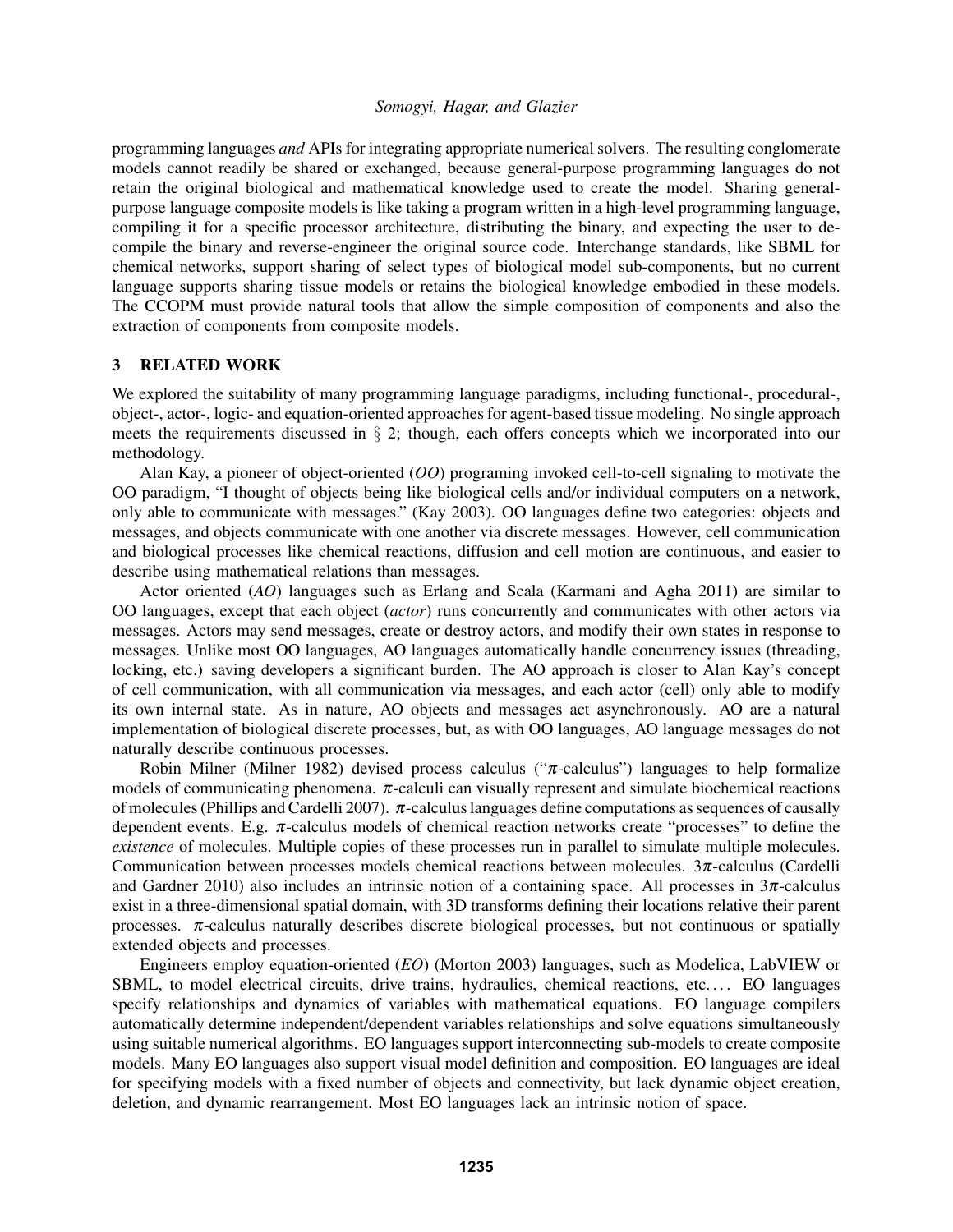The Object Process Methodology (OPM) (Dori 2002) is a process modeling language for conceptual modeling and analysis. OPM processes can create, delete or transform objects. OPM defines a visual layout standard, which we adopt. Like an ontology, OPM does not define computations, only object-process relationships and annotations.

## 4 THE CONTINUOUS CONDITIONAL OBJECT PROCESS METHODOLOGY

The Continuous Conditional Object Process Methodology (*CCOPM*) is a programming language paradigm that augments existing stronglytyped object-oriented programminglanguages, such as Reticulated Python (Kent, Baker, Vitousek, and Siek 2014), or TypeScript (http://typescriptlang.org) by adding a set of constructs to describe, in a unified way, features of agent-based models. Our approach combines concepts pioneered in equation- and actor-oriented languages with the object-process dualism of the Cell Behavior Ontology (*CBO*) (Sluka, Shirinifard, Swat, Cosmanescu, Heiland, and Glazier 2014) and Dori's Object Process Methodology (*OPM*).

Objects are nouns, the *things* being described. Objects have quantitative and qualitative properties such as amount, concentration, mass and volume, which define the object's *state*. Objects extend standard programming language data structures. Objects may inherit from, extend, or contain other objects. Spatial objects have a coordinate transform to map their local coordinate system to their containing spatial object's coordinate system.

Processes are verbs, the actions of objects. Processes can change the state of, create, destroy or transform objects. Processes form two basic types: *Existential* processes create or destroy objects, and *transformational* processes change the states of objects. Each basic process type may be either *continuous* or *discrete*. Continuous processes operate continuously in simulation time. A continuous process has an associated rate expression, which defines the rate at which the process creates, destroys or transforms objects. Discrete process are instantaneously create, destroy or transform objects. External processes and internal conditions can both trigger discrete processes.

Conditions can define when a continuous process is active, or a discrete process triggers. Conditions are Boolean expressions which can query the properties of the process participants. The CCOPM runtime evaluates conditions at every time step, and when conditions change value, activates, terminates or triggers the appropriate processes. When a discrete process triggers, the CCOPM runtime creates a closure and inserts the process and closure into a priority queue so the next available thread will read and invoke it.

Rate processes are a subtype of transformation process which generalizes the concept of chemical reactions to *any* object type. They define a rate function which determines the rate of change of one or more properties of the process' participants. E.g., force rate processes can move or deform spatial objects by altering their spatial properties. An object instance can participate in an unlimited number of rate processes simultaneously.

In the interests of numerical efficiency, the CCOPM runtime time evolves objects and processes by time slicing.

#### 4.1 Visual Representation and Editing of Models

To support graphical display and editing of models, we creating an HTML5 widget to display CCOPM. This widget extends the algorithms Dr. Somogyi previously used to graphically render and edit MathML (Padovani 2003, Somogyi 2005). The widget parses the model source code into an abstract syntax tree (*AST*), which it treats as a *live document*. The widget allows editing and manipulation of the AST. The widget then translates the AST into an HTML DOM a web browser displays. The HTML contains SVG elements which correspond to model objects and process. The widget uses a standard Model-View-Controller (*MVC*) approach, where the AST is the 'model', the SVG canvas is the 'view', and the controller responds to any user events that the SVG elements signal.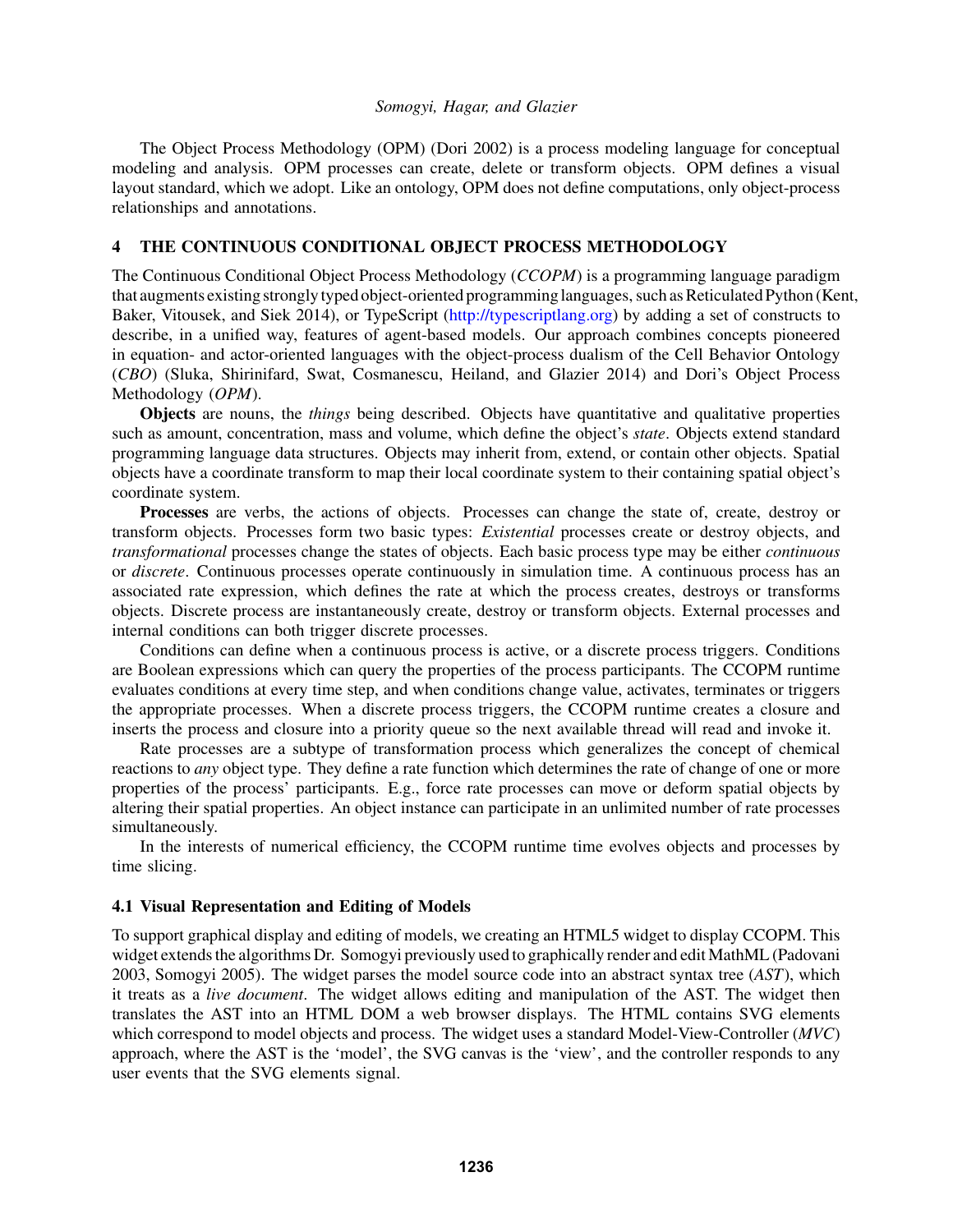Figures (1, 2) show sample visual model representations. Graphical elements use standard Systems Biology Graphical Notation (*SBGN*) glyphs, where possible. Since CellDesigner (Funahashi, Morohashi, Kitano, and Tanimura 2003), a diagram editor for drawing gene regulatory and biochemical networks uses SBGN, users who are accustomed to creating biochemical networks can apply their experience to building tissue models. We use OPM graphical conventions for hierarchical containment and other concepts not present in SBGN.

## 5 RESULTS AND MOTIVATING EXAMPLES

We have implemented a prototype CCOPM as a new programming language derived from Microsoft TypeScript named *Cayman*. TypeScript is a strongly typed language that: 1) is open source, 2) has a simple and readily extensible grammar, 3) has a parser and source-to-source translator written in TypeScript, which compiles TypeScript into other languages such as JavaScript. We have implemented a prototype source-to-source translator which compiles Cayman into a combination of conventional Python, SBML and XML executable in the CompuCell3D modeling environment. Future versions of Cayman will compile directly into machine executable code. CCOPM augments Cayman with a few new reserved keywords.

The text-based examples below demonstrate a few semantic aspects of CCOPM. Every element of CCOPM also has a visual representation which we do not discuss here.

Conditional Processes have operational semantics and become active whenever process conditions are met. The CCOPM runtime continuously monitors changes in these conditions and activates, terminates or triggers processes accordingly. In our prototype CCOPM, the triggering clause compiles to an SBML expression, solver's SBML engine monitors the status of this expression, and, when that status becomes true, calls and executes the body of the process, which CCOPM compiles into standard Python. The syntax for a sample conditional process is:

```
proc my_apoptosis(x:SomeType) when (x.health \langle 10 \rangle { x.die(); }
```
Chemical Reactions are one of the fundamental phenomena in biology. A chemical reaction is a process which consumes a set of reactants and produces a set of products at a specified rate. Here, the

```
reaction 2E + S \xleftrightarrow[k_1E^2 \cdot S]ES \xrightarrow{k_3ES} E + P can be specified as two processes:
```

```
proc p1(2 E, S) < > (ES) { k1 * E**2 * S - k2 * ES;}
proc p2(ES) \rightarrow (E, P) { k3 * ES;}
```
Whenever two chemical objects of the proper type exist at the same location (or within the same containing object if they are non-spatial objects), they automatically participate in any appropriate reactions. If the chemical objects exit within a cell object, the compiler converts these process definitions into an appropriate SBML model, which it then attaches to the cell object.

Membrane Transport is critical for cell function. In the example, an amount of a spatial chemical object outside a cell diffuses across the cell object spatial boundary to become an amount of a nonspatial, internal chemical object.

```
proc my_trans(src: MyCellType.surface.glucose) \rightarrow (dst: MyCellType.glucose) {
    return 0.01 * (sum(src) / area(src) - dist/volume(dst));}
```
The CCOPM compiler generates code which instructs the runtime to consume an amount of glucose at every location at which the spatially-extended cell object contacts the glucose spatial chemical field object, and add the consumed glucose to the glucose scalar chemical object which the cell object contains.

Cell Adhesion, Growth and Division are fundamental process to multicellular organization. Cells may adhere to other cells or to extracellular materials. Our example includes spatially extended spatial cell objects of two types, GreenCellType and BlueCellType, a chemical field spatial object of type Nutrient.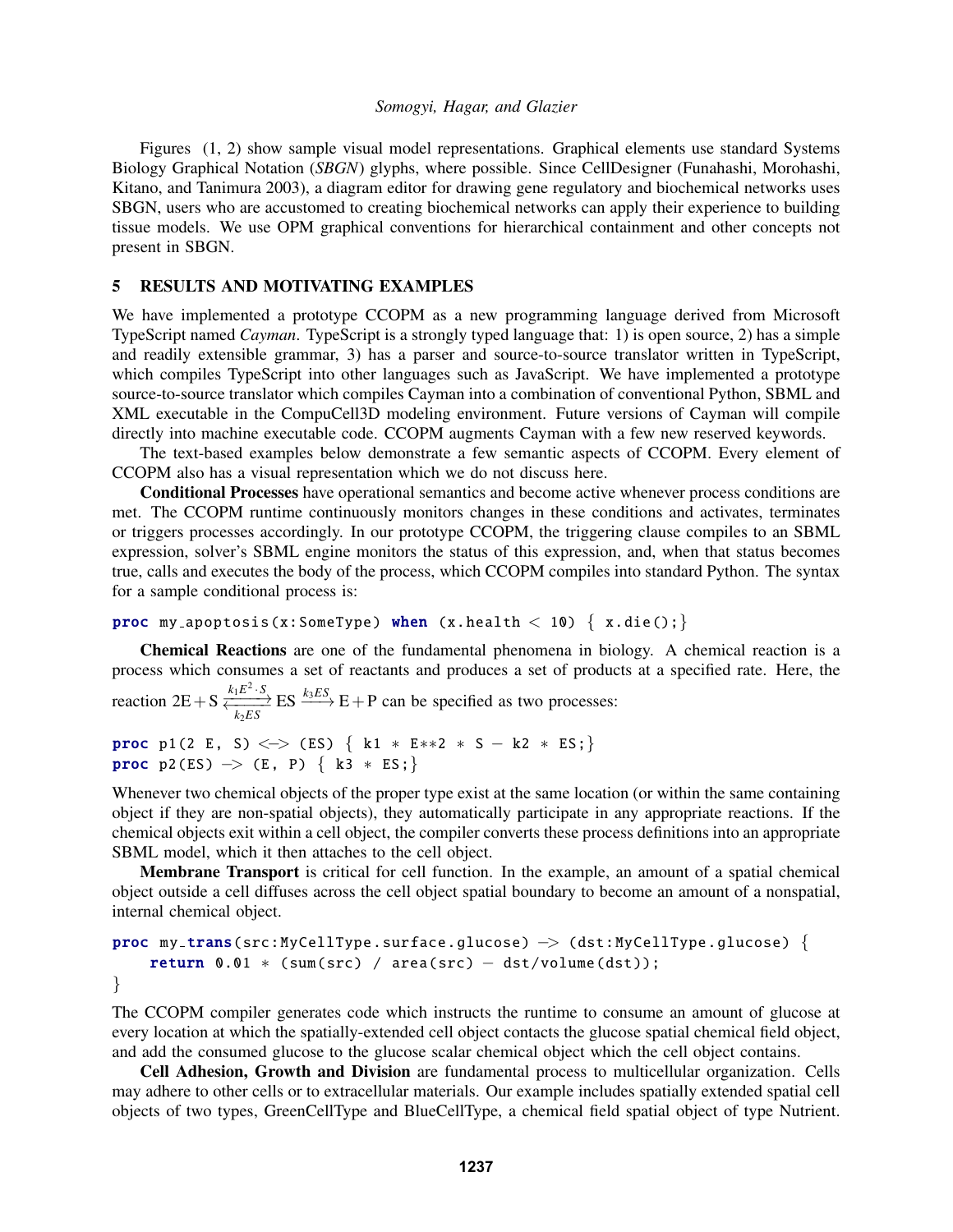Each cell object also contains a non-spatial scalar chemical object of type Protein. Both cell types inherit from the built-in Cell type, hence they inherit all of the properties and processes associated with the Cell type. The Cell type in turn is a sub-type of the SpatialObject type. The SpatialObject type defines a number of functions, such as the distance between two object instances. The Nutrient object type inherits from the built-in ChemicalField type. ChemicalFields are a continuous object type that spans a SpatialRegion.

The model includes three processes: a transformative, continuous cell-adhesion process, a transformative, continuous transport process and an existential, discrete mitosis process. Figure (2) presents a graphical representation of these processes.

Two instances of a cell object can participate in an application of a cell-adhesion process, which is conditional on the types of the participating cells. The adhesion process is only active when the participating cell objects are within a certain distance of each other. As the cell objects are subtypes of the SpatialObject type, we use the 'distance' function to calculate the distance between their instances:

```
\texttt{Q}adhesion(distance(a, b) < 1)
function green_adhesion(a:GreenCellType.surface, b:GreenCellType.surface) {
    return 1.5;
}
```
Cell objects, the nutrient chemical field object and the scalar intracellular protein object participate in an application of a transport process, which transfers an amount of extracellular nutrient in the nutrient object into an amount of intracellular protein in the protein object:

```
proc green_consumption(src: GreenCellType.surface.nutrient) \rightarrow(dst: GreenCellType .protein) {
    return 0.01 * (sum(src) / area(src) - dist/volume(dst))}
```
The amount of protein in an intracellular protein object in an instance of a cell object reaching a threshold triggers a mitosis process, which destroys the participating cell instance and creates two new cell instances of the same type as the destroyed cell object instance:

```
trans mitosis(parent: GreenCellType ) −> (d1:GreenCellType , d2: GreenCellType )
    when (parent.nutrient > 5) {
    d1 = parent;d2 = GreenCellType (parent );
    d1. protein = 0.5 * parent. protein;
    d2. protein = 0.5 * parent. protein;
    return (d1, d2);}
```
#### 6 CONCLUSIONS

No current programming language can both model and simulate the complex multi-scale structure and interactions of biological tissues in a unified way. The CCOPM extends general purpose programming languages to support such modeling and simulation.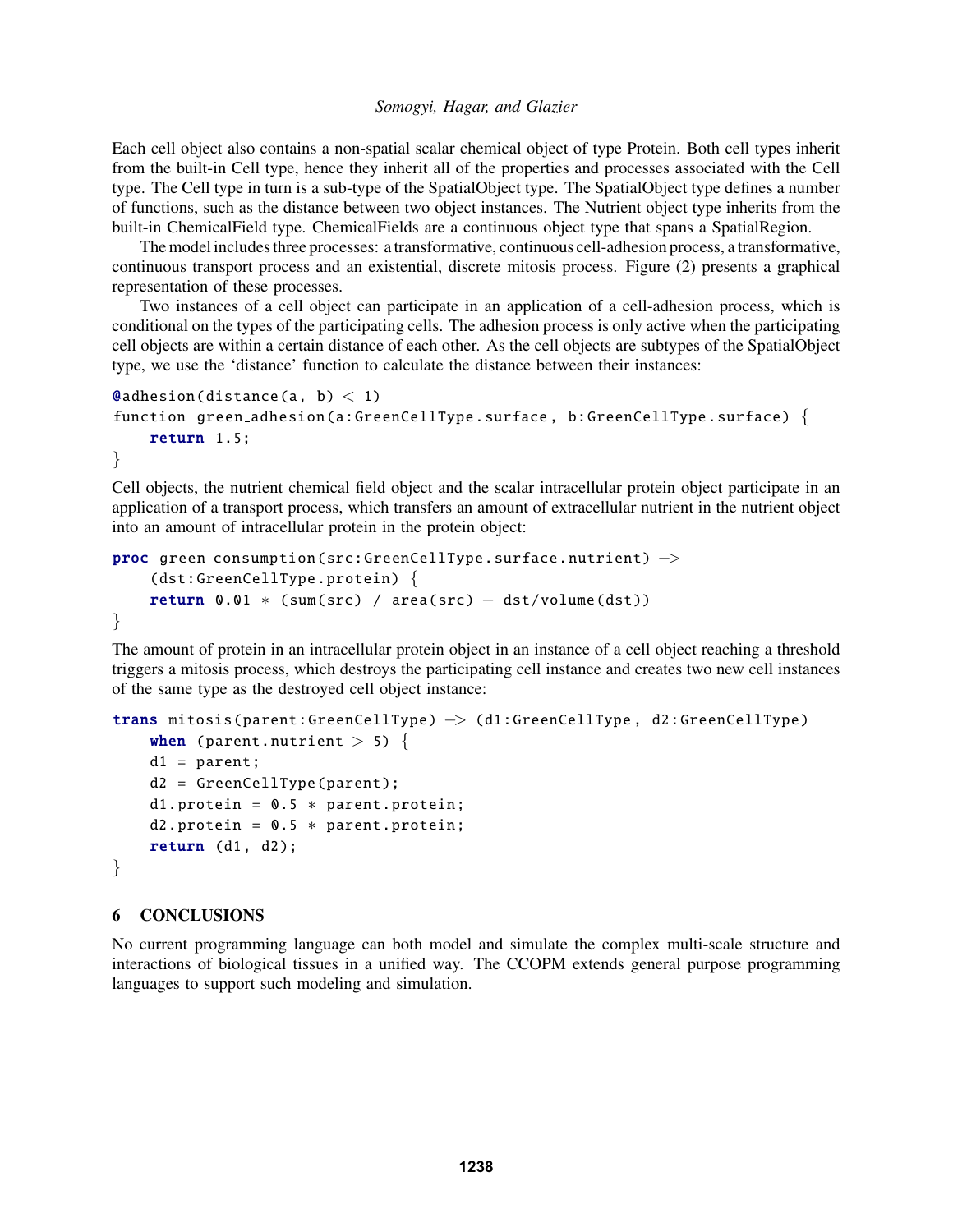

Figure 2: Processes related to cell adhesion, growth and division. a) Cell objects participate in adhesion processes,  $A_1$ , $A_2$ , $A_3$ , conditional on the cell object type. The nutrient chemical field spatial object and a protein non-spatial object contained in a cell object participate in a transfer process G 1 and G 2, conditional on the cell object type. The transformation process reduces the amounts of Nutrient in the chemical field object and increases the amount of Protein in the protein object (red object contained within the cell objects). b) Cell objects participate in mitosis processes  $M_1, M_2$ , conditional on cell type. The mitosis process destroys a cell object of a given type and creates two cell objects of the same type.

#### ACKOWLEDGEMENT

We acknowledge generous financial support from the Falk Medical Research Trust Catalyst Program, National Institutes of Health, National Institute of General Medical Sciences, National Institute of Environmental Health Sciences and National Institute of Biomedical Imaging and Bioengineering, grants U01 GM111243, R01 GM076692 and R01 GM077138 and an Indiana University Cooperative Research grant. We thank Dr. Marie Gingras, Dr. Jeremy Siek and Dr. James Sluka for their discussion and insights.

#### REFERENCES

- Alberts, B., D. Bray, K. Hopkin, A. Johnson, J. Lewis, M. Raff, K. Roberts, and P. Walter. 2013. *Essential Cell Biology, Fourth Edition*. New York, NY: Garland Science.
- Brodland, G. W. 2015. "How computational models can help unlock biological systems". *Seminars in Cell & Developmental Biology* 47-48:62–73.
- Cardelli, L., and P. Gardner. 2010. "Processes in space". In *Conference on Computability in Europe*, 78–87. Springer.
- Dori, D. 2002. *Object-Process Methodology: A Holistic Systems Paradigm*. Berlin: Springer.
- Fisher, J., and T. A. Henzinger. 2007. "Executable cell biology". *Nature Biotechnology* 25:1239–1249.
- Funahashi, A., M. Morohashi, H. Kitano, and N. Tanimura. 2003. "CellDesigner: a process diagram editor for gene-regulatory and biochemical networks". *Biosilico* 1:159–162.
- Gil, J., and D. H. Lorenz. 1996. "Environmental acquisition: a new inheritance-like abstraction mechanism". *ACM SIGPLAN Notices* 31:214–231.
- Gilbert, S. F. 2014. *Developmental Biology*. Sunderland, MA: Sinauer Associates.
- Greget, R., F. Pernot, J.-M. C. Bouteiller, V. Ghaderi, S. Allam, A. F. Keller, N. Ambert, A. Legendre, M. Sarmis, O. Haeberle, M. Faupel, S. Bischoff, T. W. Berger, and M. Baudry. 2011, December. "Simulation of Postsynaptic Glutamate Receptors Reveals Critical Features of Glutamatergic Transmission". *PLoS ONE* 6:e28380.
- Karmani, R. K., and G. Agha. 2011. "Actors". In *Encyclopedia of Parallel Computing*, 1–11. Boston, MA: Springer.
- Karr, J. R., J. C. Sanghvi, D. N. Macklin, M. V. Gutschow, J. M. Jacobs, B. Bolival Jr., N. Assad-Garcia, J. I. Glass, and M. W. Covert. 2012, July. "A Whole-Cell Computational Model Predicts Phenotype from Genotype". *Cell* 150:389–401.